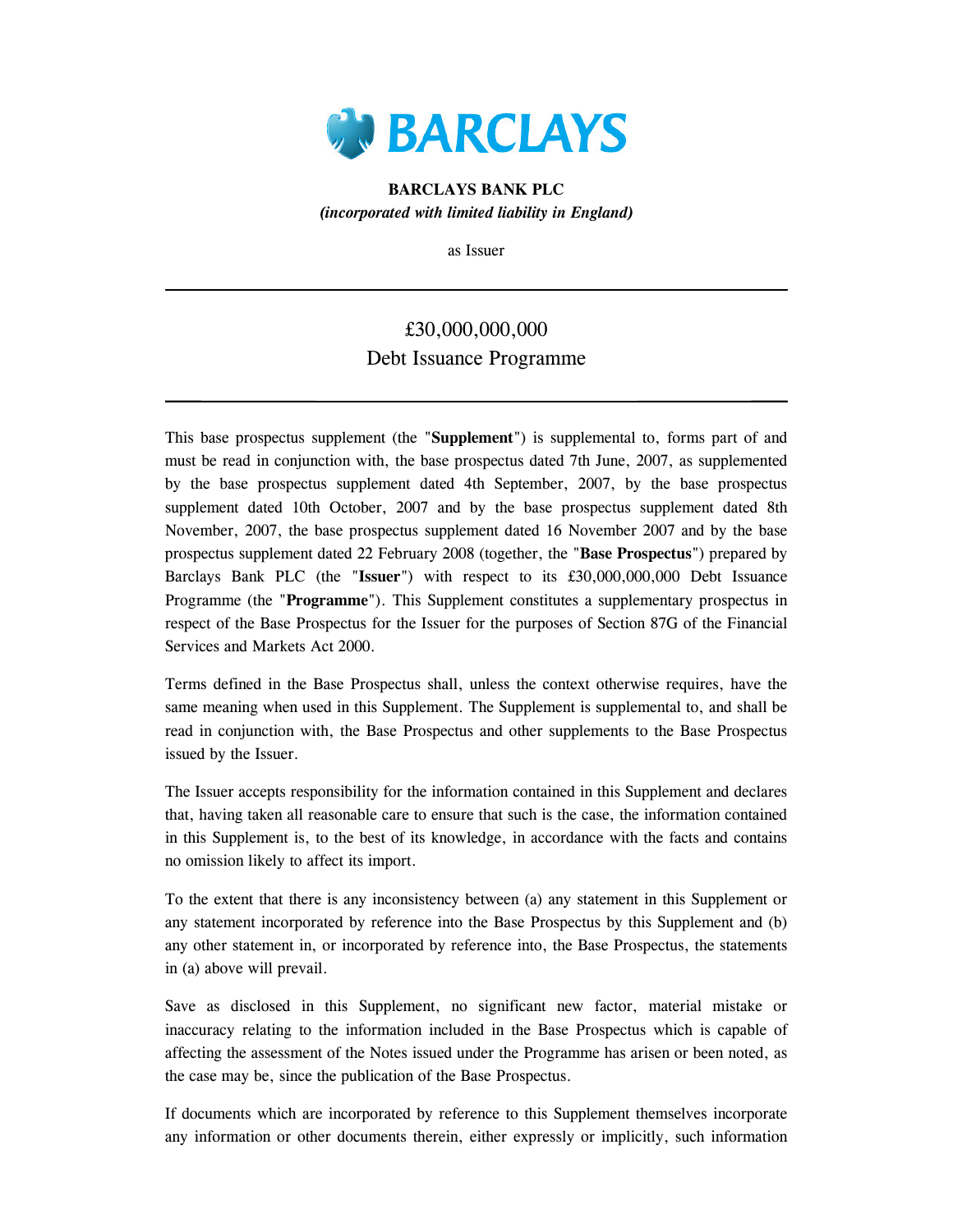or other documents will not form part of this Supplement for the purposes of the Prospectus Directive except where such information or other documents are specifically incorporated by reference to the Supplement.

Investors should be aware of their rights under Section 87Q(4) of the Financial Services and Markets Act 2000.

The purposes of this Supplement are:

1. To amend the section "Information Incorporated by Reference" of the Base Prospectus as set out below:

## "INFORMATION INCORPORATED BY REFERENCE

The following information has been filed with the FSA and shall be deemed to be incorporated in, and to form part of, this Base Prospectus:

- the joint Annual Report of Barclays PLC and the Issuer, as filed with the SEC on Form 20-F in respect of the years ended 31st December, 2006 and 31st December, 2007 (the "Joint Annual Report"), with the exception of the information incorporated by reference in the Joint Annual Report referred to in the Exhibit Index of the Joint Annual Report, which shall not be deemed to be incorporated in this Base Prospectus;
- the Annual Reports of the Issuer containing the audited consolidated accounts of the Issuer in respect of the years ended 31st December, 2006 (the "2006 Issuer Annual Report") and 31st December, 2007 (the "2007 Issuer Annual Report"), respectively; and
- the capitalisation and indebtedness table of the Issuer and the Group as at 31st December, 2007 as filed with the SEC on Form 6-K on 22nd February 2008.

The above documents may be inspected as described in paragraph 8 of "General Information".

The table below sets out the relevant page references for the information contained within the Joint Annual Report filed on Form 20-F:

|                               | 58  |
|-------------------------------|-----|
|                               | 61  |
| <b>Section 2 - Governance</b> |     |
|                               | 112 |
|                               | 114 |
|                               | 117 |
|                               |     |

## Section 1 - Business review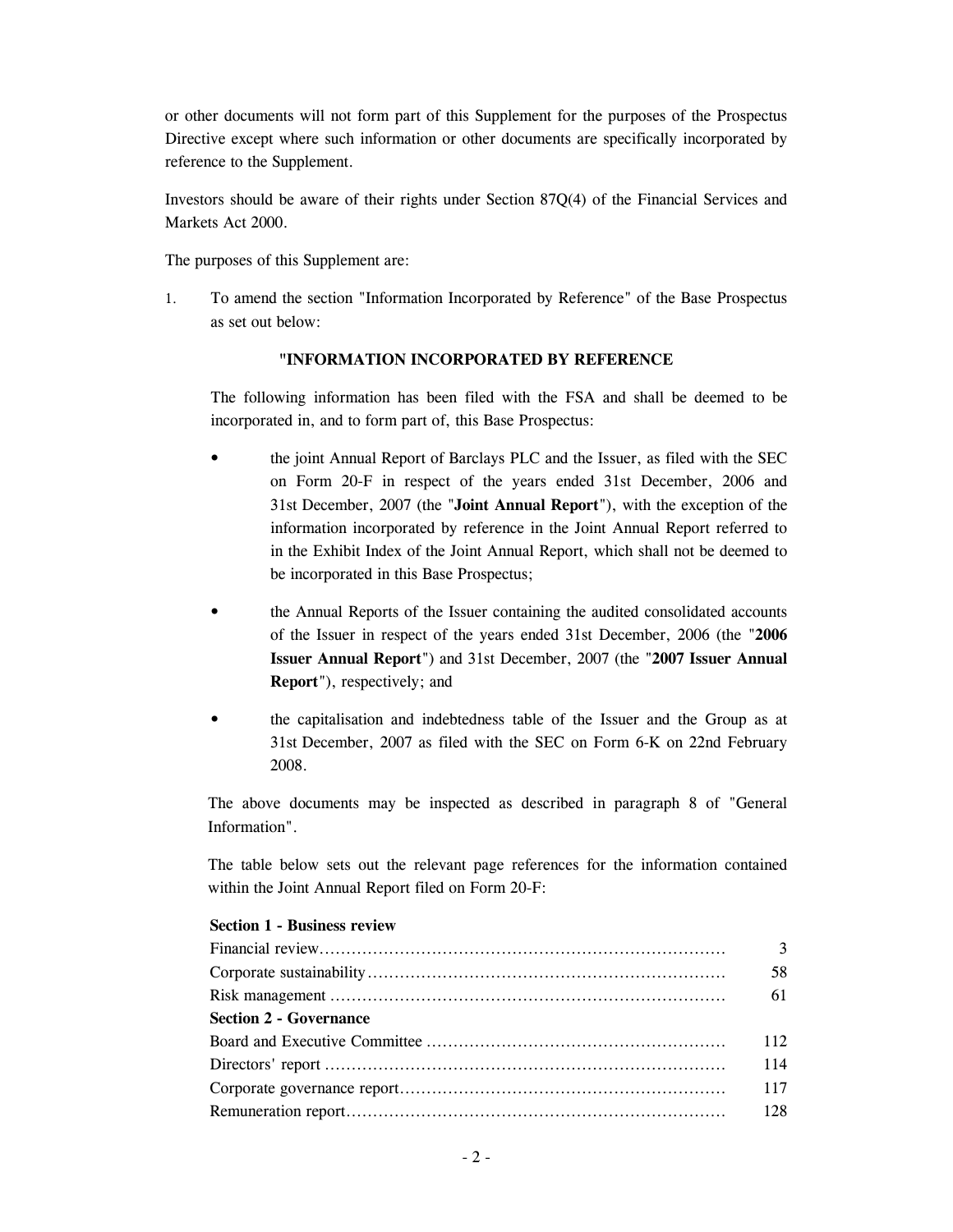|                                                                       | 143 |
|-----------------------------------------------------------------------|-----|
| <b>Section 3 - Financial statements</b>                               |     |
|                                                                       | 146 |
| Independent Registered Public Accounting Firm's report - Barclays PLC | 147 |
|                                                                       | 149 |
|                                                                       | 250 |
| <b>Section 4 - Shareholder information</b>                            | 267 |

Barclays PLC and the Issuer have applied IFRS from 1st January, 2004, with the exception of the standards relating to financial instruments (IAS 32 and IAS 39) and insurance contracts (IFRS 4) which were applied with effect from 1st January, 2005. A summary of the significant accounting policies for Barclays PLC and the Issuer is included in each of the Joint Annual Report, the 2006 Issuer Annual Report and the 2007 Issuer Annual Report.

If at any time the Issuer shall be required to prepare a supplement to the Base Prospectus pursuant to Section 87 of the Financial Services and Markets Act 2000 (" $\text{FSMA}$ "), or to give effect to the provisions of Article 16(1) of the Prospectus Directive, the Issuer will prepare and make available an appropriate amendment or supplement to this Base Prospectus or a further base prospectus which, in respect of any subsequent issue of Notes to be listed on the Official List and admitted to trading on the Regulated Market of the London Stock Exchange, shall constitute a supplemental base prospectus as required by the FSA and Section 87 of the FSMA. ".

2. To amend paragraph 8 of "General Information" on pages 91 and 92 of the Base Prospectus as set out below:

"8. For so long as any of the Notes are admitted to trading on the London Stock Exchange and the rules of the FSA so require, for the life of the Base Prospectus, copies of the following documents may be inspected during usual business hours on any weekday (Saturdays and public holidays excepted) at Barclays Treasury, 1 Churchill Place, London E14 5HP and at the specified office of the Principal Paying Agent, currently located at One Canada Square, London E14 5AL:

- (i) the Memorandum and Articles of Association of the Issuer;
- (ii) the joint Annual Report of Barclays PLC and the Issuer, as filed with the SEC on Form 20-F in respect of the years ended 31st December, 2006 and 31st December, 2007, respectively and the Annual Reports of the Issuer containing the audited consolidated accounts of the Issuer for the financial years ended 31st December, 2006 and 2007, respectively;
- (iii) the capitalisation and indebtedness table of the Issuer and the Group as at 31st December, 2007 as filed with the SEC on Form 6-K on 22nd February, 2008;
- (iv) the Distribution Agreement;